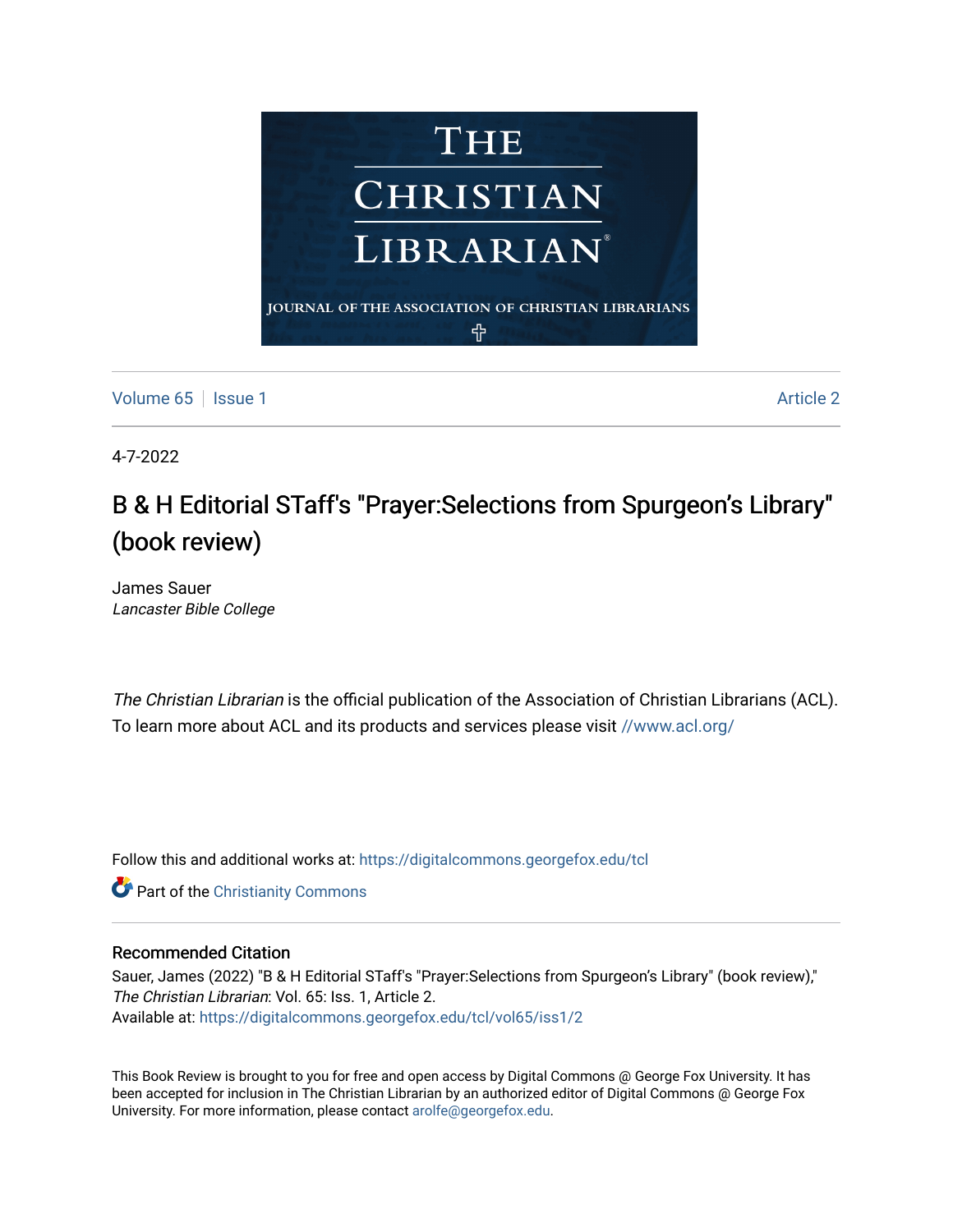## Book Review

4

B & H Editorial Staff. (Eds.). (2018). *Prayer: Selections from Spurgeon's Library*. Nashville, TN: B & H Academic. 176pp. ISBN 9781535937580

B & H Editorial Staff. (Eds.). (2018). *Suffering: Selections from Spurgeon's Library*. Nashville, TN: B & H Academic. 160pp. ISBN 9781535937566

You will neither suffer nor plead with prayer to get through these two books that give background to the reading and thought of the Prince of Preachers.

Charles Spurgeon was the great Victorian pastor of Metropolitan Tabernacle in London (1854-92). His writings and sermons fill 150 volumes. The titles of these twin texts might lead one to believe that you are reading selections from the works of Spurgeon himself. That is not the case. You are reading selections from the 12,000 books amassed by Spurgeon and used as the resource for his writing and preaching. He is said to have read six books a week (librarians and bibliophiles, you may need to pray for deliverance from coveting!) These books are anthologies harvested from his personal theological library.

The series is a production of B & H Academic publishing and the resources and labor of the Spurgeon Center at Midwestern Baptist Theological Seminary. Seminary President Dr. Josh Allen writes the introductions to both books – the introductions being only slightly modified for each text. Short biographies reference all the authors selected – which tend be Puritan Divines of the Reformed, Congregational, and Anglican Traditions.

The book on prayer has readings from James Hamilton (1814-1867), a Scottish minister and author; William Paley (1743-1805), a minister, apologist, and philosopher famous for the "watchmaker analogy" regarding God's creative design; Thomas Boston (1676-1732), a moderate Calvinist; William Jay (1769-1853), a nonconformist revivalist; Isaac Barrow (1630-1677), a theologian and mathematician who taught Isaac Newton; and Robert Hawker (1753-1827), an Anglican Priest, preacher, and social activist.

The book on suffering contains readings from John Willison (1680-1750), a Church of England minister and author of *The Afflicted Man's Companion*; Ralph Erskine (1685-1752) Scottish churchman and gospel sonneteer; John Owen (1616-1683)